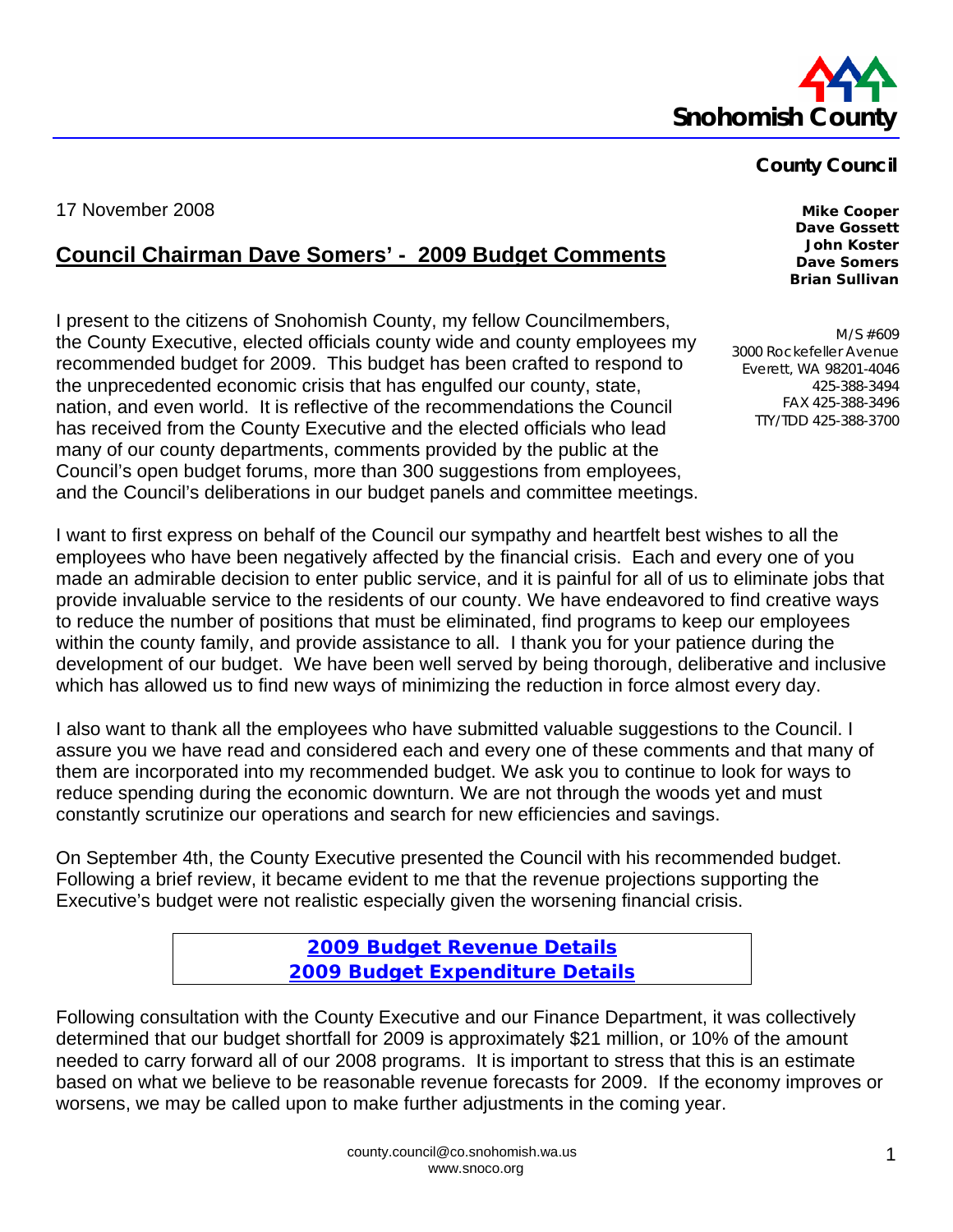The Council consulted with all county departments and independently elected officials to craft a new budget reflective of the severity of the economic situation. This process eventually resulted in each department coming forward with nine-percent expenditure reduction proposals.

I want to thank and commend the departments, and my fellow elected officials for their cooperation and hard work. While this process has not been an easy or comfortable one, it certainly was made easier by the positive attitudes and collaborative approach of the independently elected officials and county staff. I believe there has never been an instance in the history of Snohomish County when they have been called upon to work together in such a team manner and they responded admirably.

I want to particularly commend our criminal justice system departments who pulled together as a team to identify strategies for cutting costs and increasing revenues, while ensuring our residents are safe and justice is served. They have clearly taken to heart the message that they are all part of a criminal justice system, and must work together as a team. With criminal justice related costs consuming over 71% of the general fund budget in 2008, it has become clear to all of us that we cannot continue to conduct business as we have in the past, we simply cannot afford it. Their commitment to work together to free up bed space in the county jail will result in an additional \$2.5 million in revenue to the county. These resources will mitigate reductions across the entire law and justice system. I thank them for their hard work and positive attitudes.

The budget I propose today is built upon recommendations made in the Executive's budget, the ninepercent expenditure reduction packages proposed by the departments, targeted program adjustments discussed by the Council, and the revenue forecasts jointly agreed to by the Council and the Executive.

In addition to these measures, I have assigned "Department Directed Savings" to each department that must be achieved over the coming year in order to balance our budget. All departments are directed to participate in this program, including the Council and Executive offices. The Council will closely monitor each department's progress toward their respective goal and will be forced to take whatever actions necessary in order to ensure this target is met – including additional cuts as an absolute last resort.

There are some bright notes to the story.

My proposed budget also:

- Continues support for Project Self Sufficiency;
- Maintains support for Senior Centers and Family Support Centers;
- Increases support of the Health District over Executive's proposal;
- Initiates within our Parks Department recreational programs for children with special needs;
- Supports the proposed Human Rights Commission with existing staff;
- Adds a new waste stream program in the Sheriffs office;
- Funds the development of a county-wide TDR / PDR program;
- Funds the newly hired deputies who have already received academy training;
- Establishes a new initiative for the renovation and modernization of the fairgrounds;
- Identifies new efficiencies in the criminal justice system that are anticipated to result in increased revenue from our county jail while simultaneously reducing expenses;